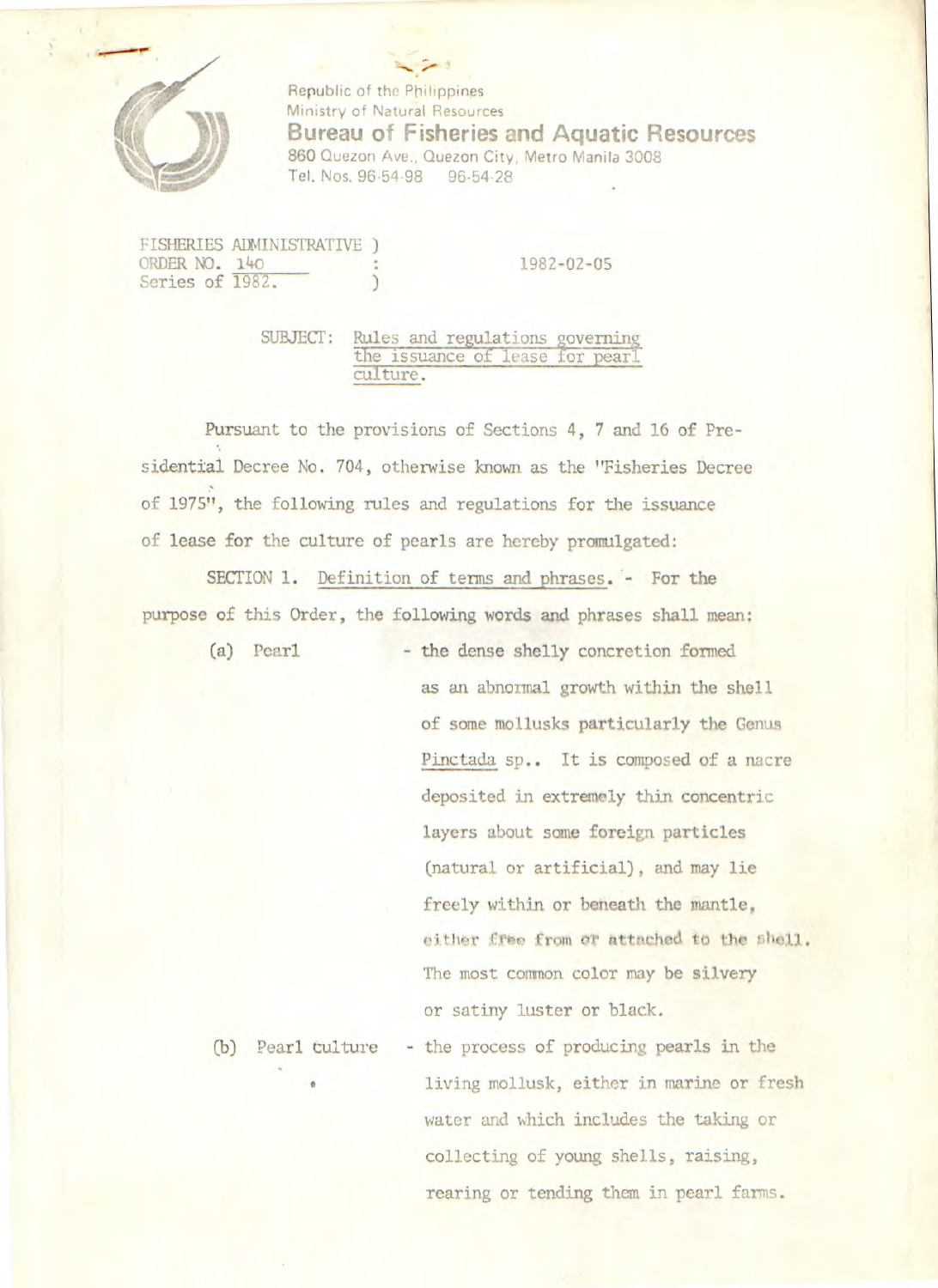|     | (c) Pearl farm | - the place or area in Philippine waters where        |
|-----|----------------|-------------------------------------------------------|
|     |                | pearls are cultured including the improvements        |
|     |                | introduced by the lessee thereon.                     |
| (d) | Lease          | - a contract entered into by and between the Minister |
|     |                | and the lessee over a pearl farm for a period of      |
|     |                | twenty-five (25) years and renewable for the same     |
|     |                | period.                                               |
| (e) | Improvement    | - the permanent and temporary improvements introduced |
|     |                | thereon.                                              |
| (f) | Bureau         | - Bureau of Fisheries and Aquatic Resources.          |
| (g) | Director       | - Director of Fisheries and Aquatic Resources.        |
| (h) | Minister       | - Minister of Natural Resources.                      |

 $-2$  -

(i) Ministry - Ministry of Natural Resources.

SEC. 2. Prohibition. - No person, association, partnership, corporation or cooperative shall operate a pearl farm without a lease issued by the Minister.

SEC. 3. Who may apply for a lease. -

- (a) Citizens of the Philippines; and
- (b) Association, partnership, 'corporation or cooperative duly registered in accordance with law at least sixty (60%) per centum of the authorized capital stock of which belongs wholly **to** citizens of the Philippines, whenever applicable.

SEC. 4. Area that may be granted. -

- (a) For individual not exceeding 2,000 square meters.
- (b) Association, partnership, corporation or cooperative may be granted an area of not exceeding 10,000 square meters.
- (c) The provisions of the preceding paragraphs (a) and (b) notwithstanding, the Minister may, upon the recommendation of the Director, increase or decrease the area that may be granted for reasons of public interest, taking into consideration (1) the financial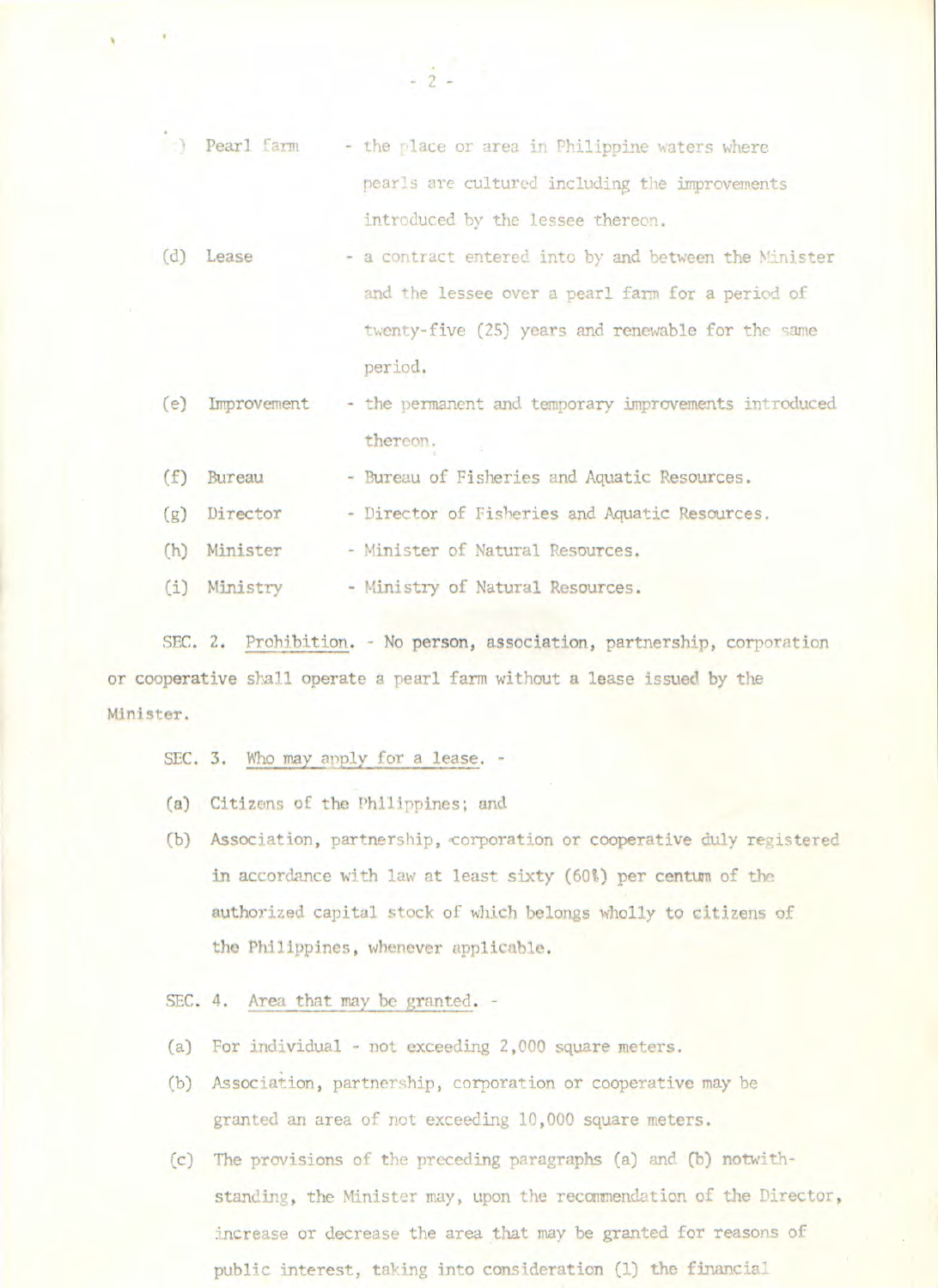capacity and/or qualification of the applicant; (2) the socioeconomic importance of the project or industry for which the area is applied; and (3) the existence of numerous applications for lease in the place where the area applied for is located.

SEC. 5. Filing of application for pearl farm lease. - An application for pearl farm lease shall be filed with the Central Office of the Bureau accompanied by the following documents:

- (a) A xerox copy of the Articles of Incorporation and/or By-Laws of corporation, association, partnership or cooperative, whenever applicable;
- (b) Project/Feasibility Study;
- (c) Certification from a government banking institution showing that the applicant has a cash deposit of at least 20% of the project cost as initial operating capital;
- (d) Five (5) copies of Bureau of Coast and Geodetic Survey Nautical Chart indicating the site and area of the pearl farm; and
- (e) Initial Environmental Examination (lEE).

SEC. 6. Application fee. - An application fee of P100.00 shall be paid to the Bureau upon filing of the application.

SEC. 7. When an application is considered filed. - An application for lease shall be considered filed on the date and time the Original thereof is actually received in the Bureau.

SEC. 8. Recording of applications. - All applications shall be numbered consecutively and recorded in the Registry Book provided for the purpose indicating therein the names and addresses of the applicants, the dates and time they have been filed, the areas applied for and their locations.

SEC. 9. Marking of boundaries. - Upon issuance of the lease, the lessee shall mark the metes and bounds of the entire area with

-3-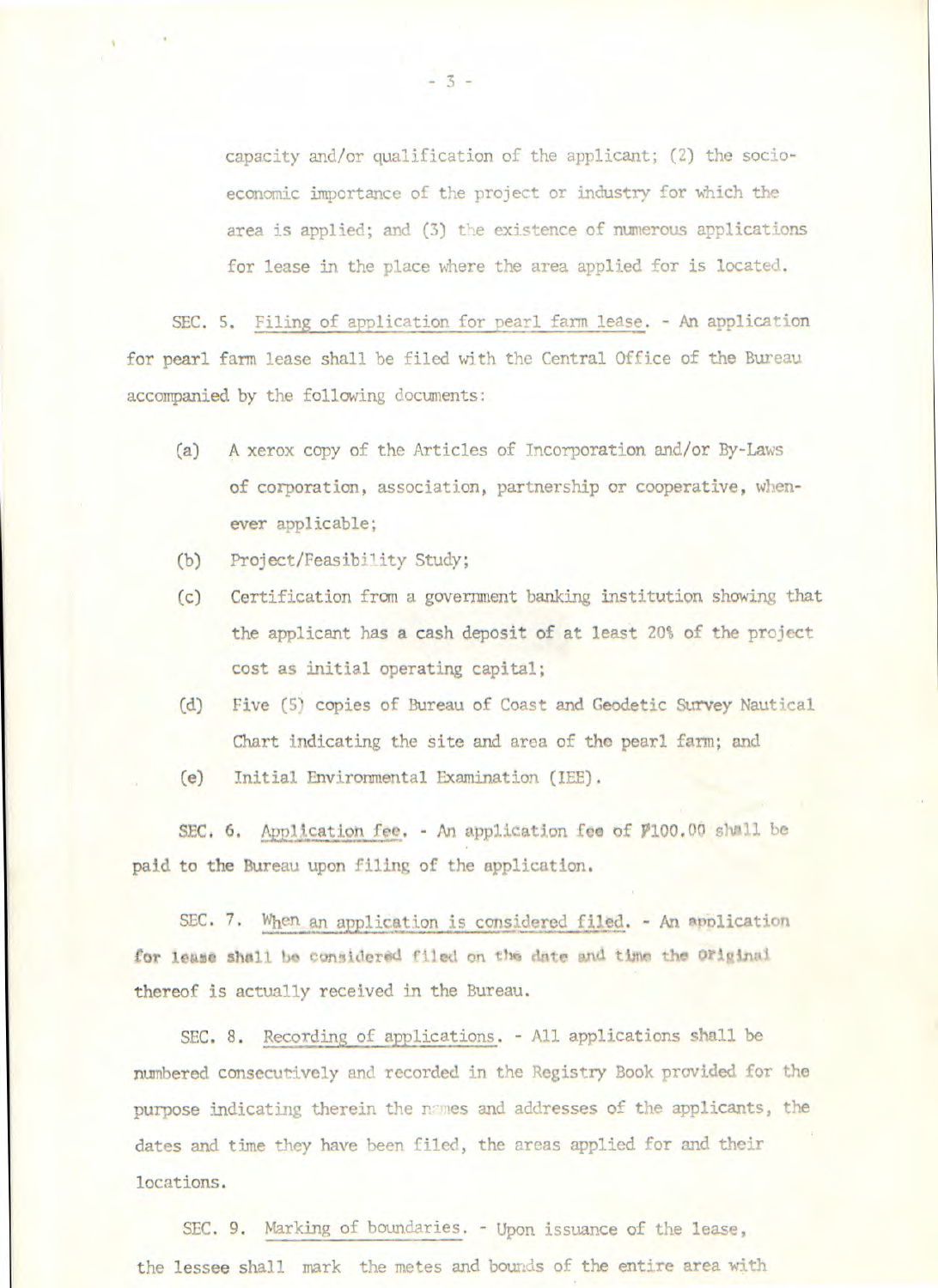anchored buoys or other visible marks or signs which shall he maintained throughout the duration of the lease.

SEC. 10. Minimum size of shells; pearl divers and pearling boats. - The sizes of shells which shall he gathered for pearl purposes; the employment of pearl divers, and the use of pearling boats shall be governed by the applicable provisions of the fishery laws, rules and regulations.

SEC. 11. Inspection of pearl farms. - The pearl farm shall be subject to periodical inspection by the Director or his duly authorized representatives.

SEC. 12. Training of understudies. - The lessee employing foreign pearl culture technicians shall cause the training for at least two (2) years of two (2) Filipinos who shall be designated by the Director from among the technical men **or** qualified employees of the Bureau in the technique of pearl culture who shall be entitled to free board and lodging to be provided for by the lessee in the pearl farm area during the entire period of training.

SEC. 13. Inspection of pearls. - Before the issuance of a Special Permit/Commodity Clearance to export pearls, the same shall be inspected by the Director or his duly authorized representatives after which a Certificate of Inspection shall be issued. The Certificate of Inspection, among others, shall contain the following information: (a) Size-average long axis measurement in millimeters; (b) weight in grams; (c) shape - whether spherical or baroque; (d) color - whether silver, blue, green, pink, rainbow, cream, yellow or golden and black (dark-blue gray or gun metal); and (e) quantity - in pieces, which shall be entered on a prescribed form in five *(5)* copies furnished by the Bureau. The original and one copy thereof shall be issued to the exporter, and the last two carbon copies shall be retained by the

-4-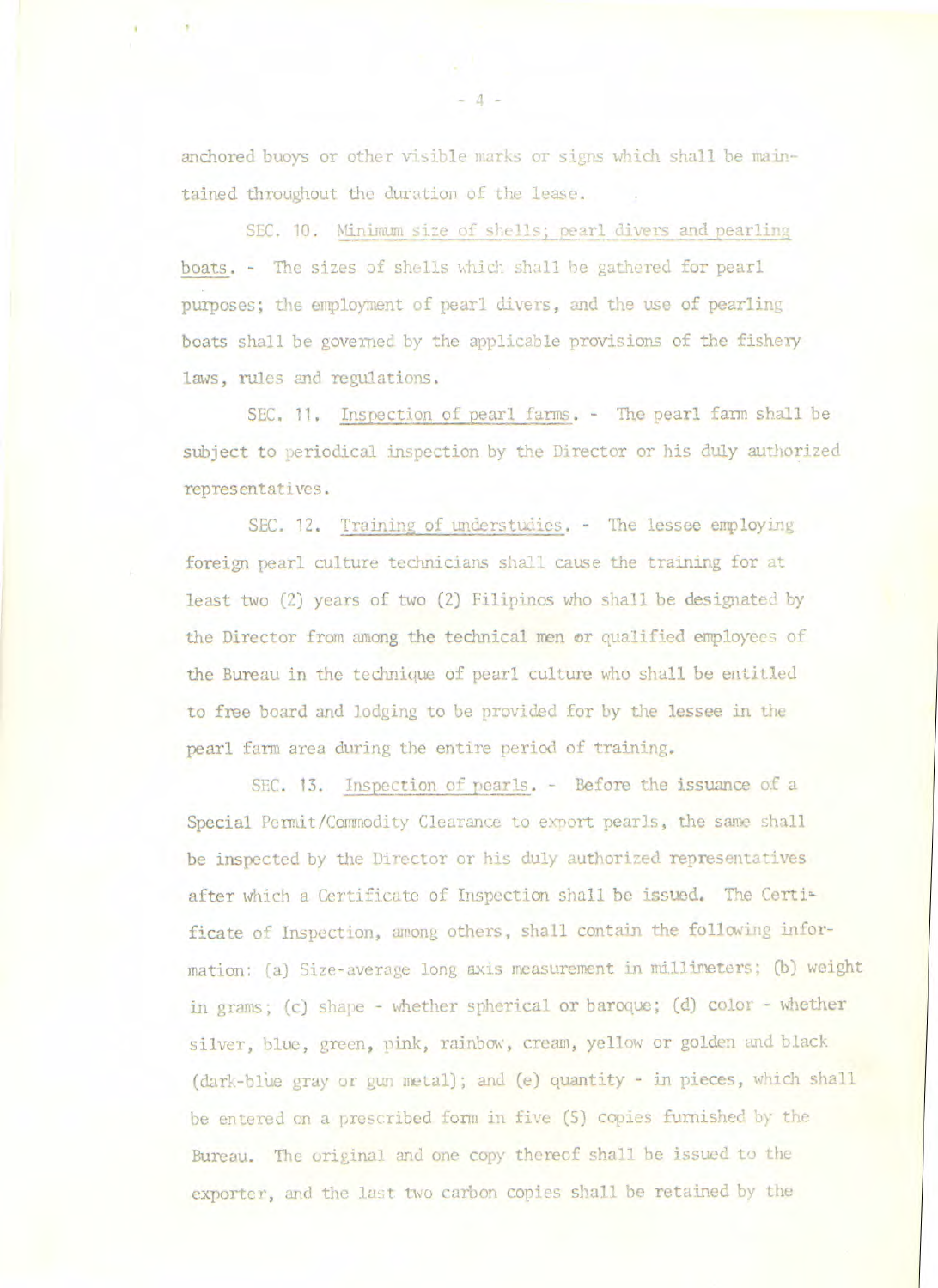Bureau. For such inspection, administrative and technical services, the exportation fee provided for in existing rules and regulations on the matter shall be collected.

SEC. 14. Free gathering of shells of any kind for pearl culture. - The lessee may freely take or gather shells for pearlculture from the sea-bottom of the area under lease exclusively for pearl culture purposes. The lease contemplated in this Order shall not, however, authorize the lessee to take, gather or cause to he taken or gathered from the said area, fish, shells, sponges, and other sea products for commercial purposes.

SEC. 15. Declaration under oath of pearls gathered. - The lessee, before disposing the pearls or before shipping or exporting the sane shall execute an affidavit to the effect that the pearls were gathered or collected from the leased area.

SEC. 16. Record book of cultured pearls. - The lessee shall keep a record hook wherein shall he entered the *size,* weight, quality and quantity of pearls cultured, gathered or collected; the names and addresses of the buyers thereof, if any, the date of sale, the quantity and quality of pearls sold; and the selling price thereof.

SEC. 17. Inspection of record books. - Record books shall be kept at all times open to inspection by the Director or his duly authorized representatives.

SEC. 18. Semestral report. - The lessee shall within ten (10) days after the end of every six (6) months submit to the Director a semi-annual progress report of the operation of the pearl farm.

SEC. 19. Rejection of application. - An application for lease shall be rejected on any of the following grounds:

(a) Lack or loss of interest of the applic nt;

(b) Upon request of the applicant;

 $-5$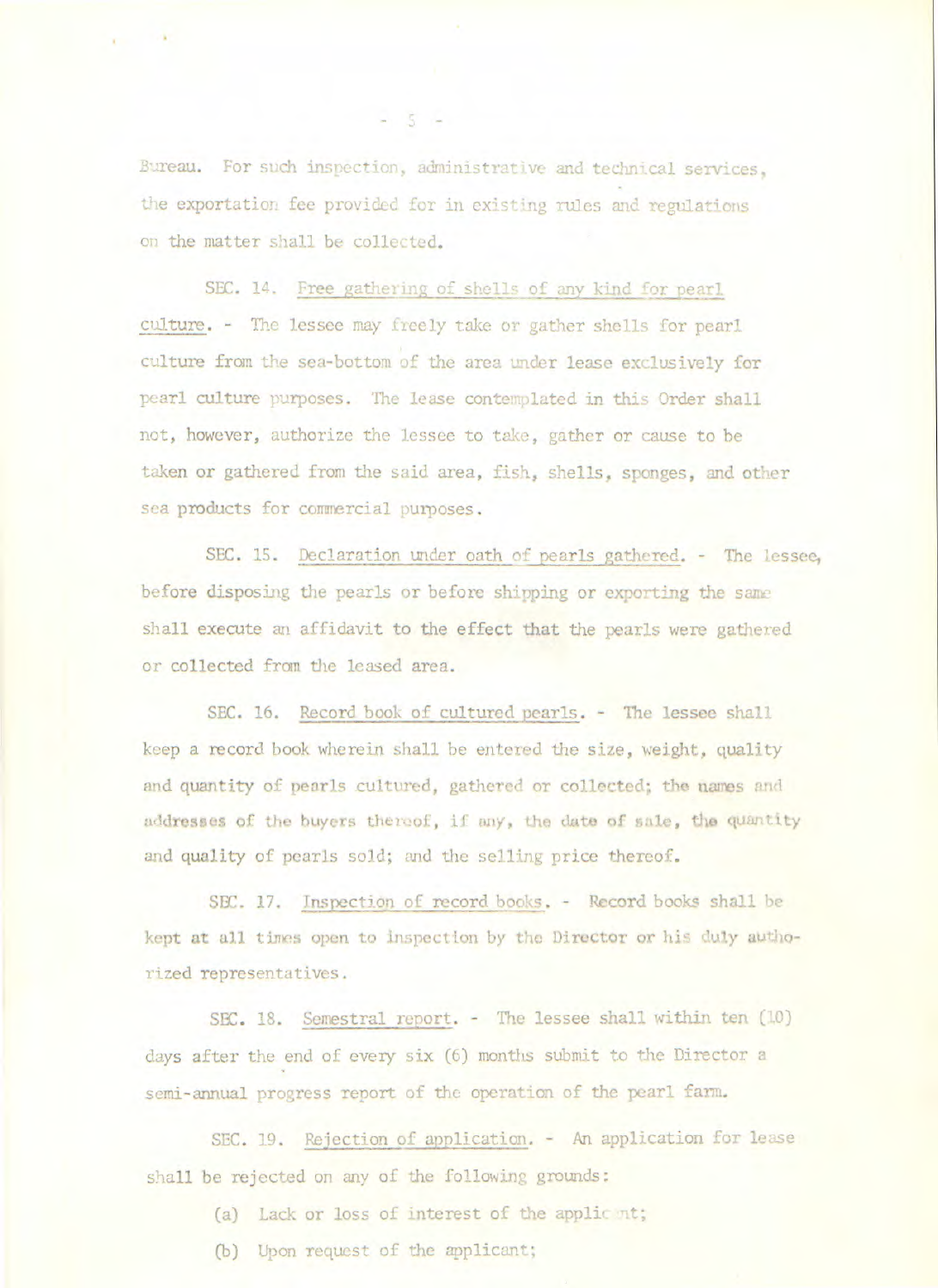• (c) When applicant is not qualified;

- (d) Area applied for is not available or suitable pearl culture;
- (e) Failure to comply with any of the requirements Section 5 of this Order;
- (f) Upon the death of the natural or dissolution o juridical applicant;
- (g) Fraudulent, false or misleading statements or stated in the application;
- (h) Unauthorized occupancy or introduction of improvements over the area applied for; and
- (i) When public interest so requirés.

SEC. 20. Duration of lease. - The lease shall be for a period of twenty-five (25) years, renewable thereafter for another twentyfive (25) years subject to existing fishery laws, rules and regulations.

SEC. 21. Annual rental. - There shall be paid to the Bureau an annual rental fee in the amount of One Thousand (1,000.00) Pesos per/square kilometer or fraction thereof.

SEC. 22. Annual rental when due and payable. - After the payment of the initial annual rental, the subsequent rentals shall become due and payable on the first working day of January of each year.

SEC. 23. Surcharges. - Failure to pay the annual rentals on the due dates thereof shall subject the lessee to surcharges as follows:

Annual rentals paid after due date to March 31 ...... 10% Annual rental paid from April 1 to June 30 .........15% Annual 'rental paid from July 1 to Septenber 30 ......20% Annual rental paid from October 1 to December 31..... 25% Annual rental paid after one year ................... 40%

SEC. 21. Cash bond deposit. - Before any lease may be issued, the applicant as guaranty of good faith and compliance with the fishery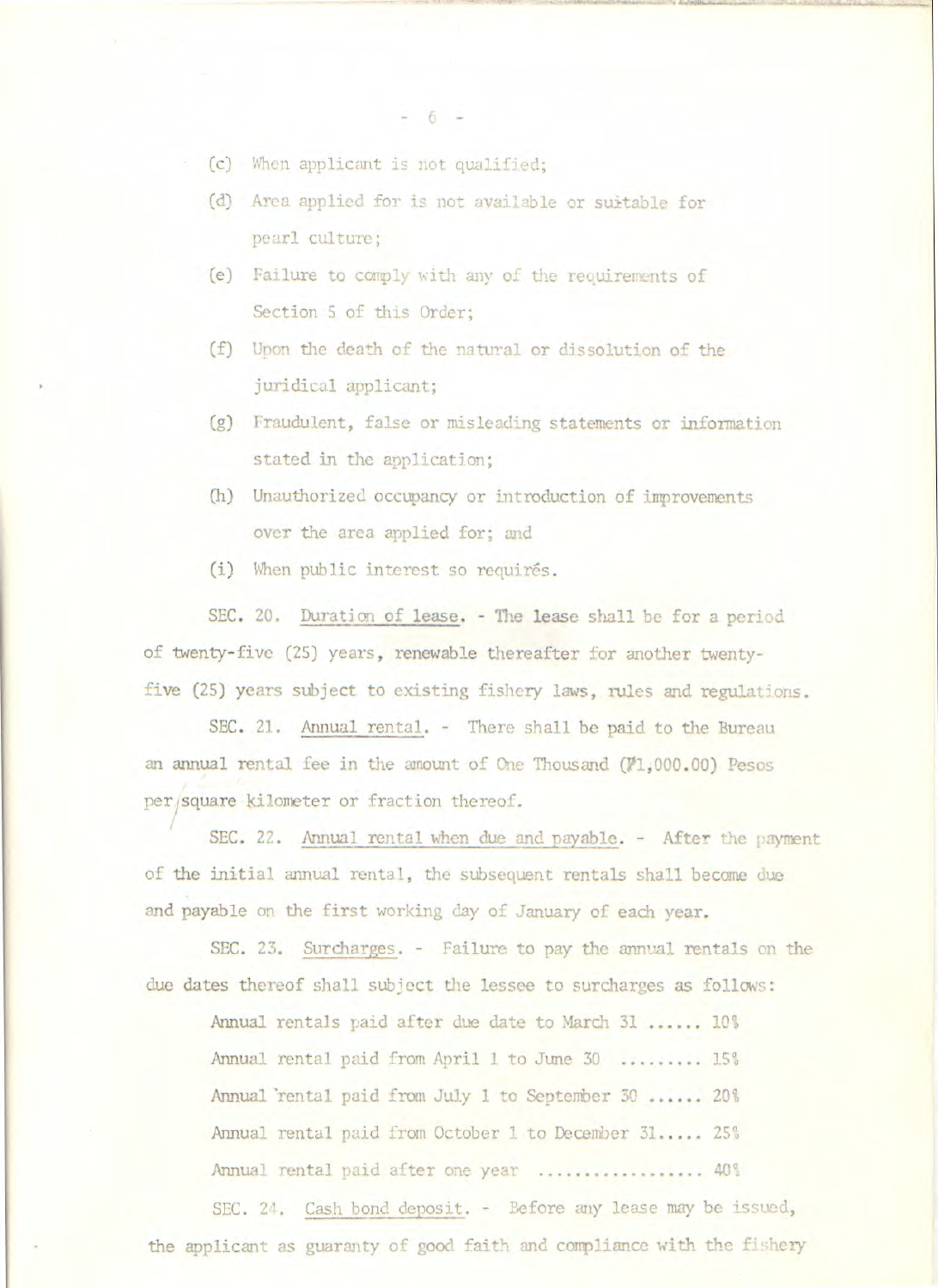laws, rules and regulations and the terms and conditions of the lease, and the payment of annual rentals and surcharges due shall post a cash bond in the amount of  $V_5,000.00$  with the Bureau.

SEC. 25. Refund of cash bond deposits. - Upon expiration or termination of the lease through no fault of the lessee, a written request for the refund o.. the cash bond deposit may be *filed* and the original of the official receipt *thereof shall be* surrendered. In case of loss of said official receipt, an affidavit of loss may be submitted in lieu thereof.

SEC. 26. When *transfer* of leasehold rights and interests over the area may be allowed. - The lessee may transfer his leasehold rights and interests over the pearl farm area under the following conditions:

- (a) The transferor has held the leased area for a period of three (3) years from the approval thereof;
- *(b) The* transferor has not violated any provisions of the fishery laws, rules and regulations relative to the operation of the pearl farm including the terms and conditions of the lease;
- (c) The transferee is qualified to develop and operate the pearl farm area pursuant to the provisions of this Order; and
- (d) The area subject of the transfer is not involved in any administrative or judicial case.

SEC. 27. Requirements for transfer of leasehold rights and interests. - An applicant for transfer of leasehold rights and interests shall submit the following requirements:

- (a) Original copy of the Deed of Transfer and/or Assignment of Leasehold Rights and interest and Assumption of Obligations;
- (b) An application duly accomplished by *the transferee;*

-7-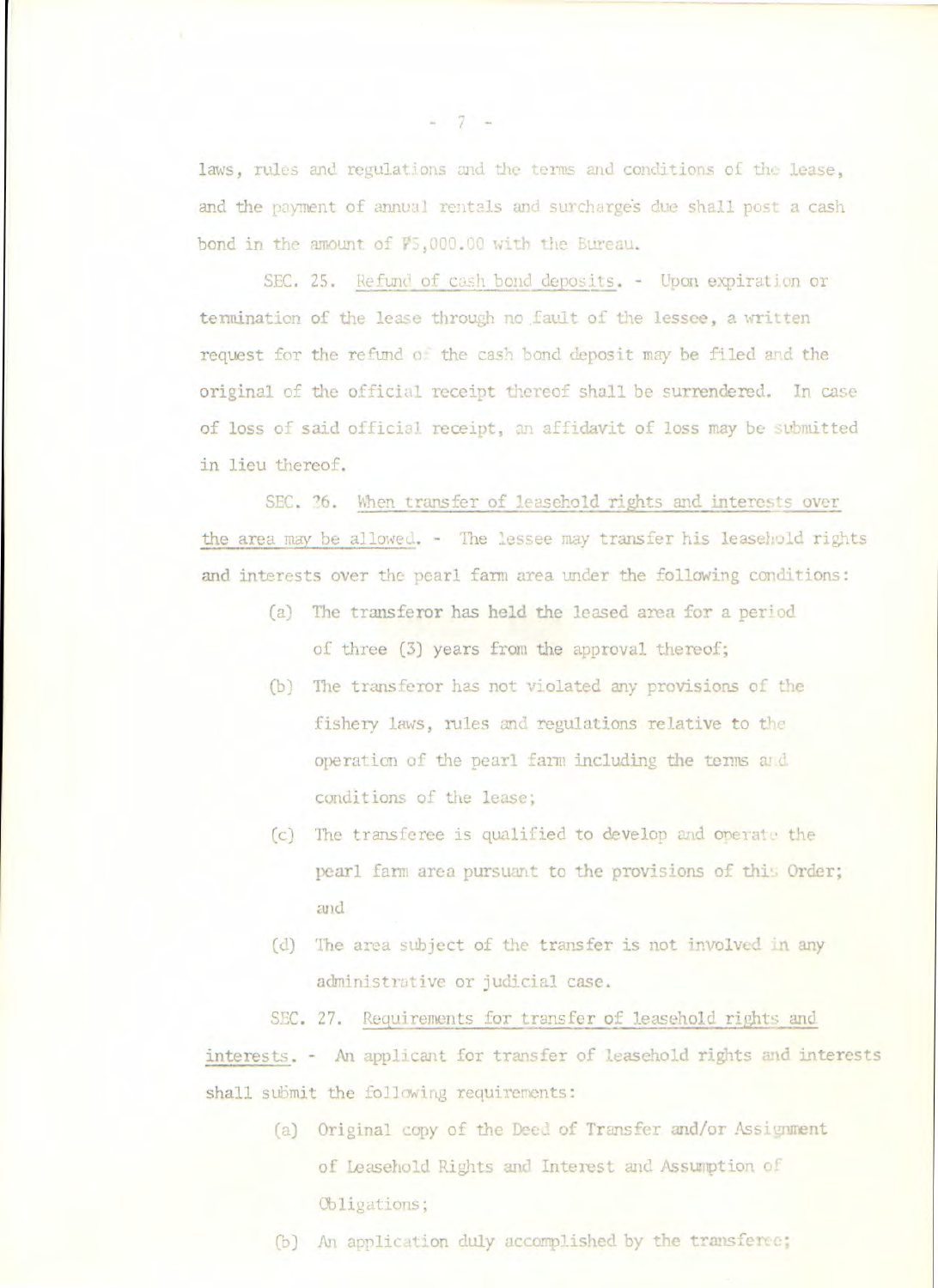- (c) Xerox copies of original receipt of updated payments of rentals;
- (d) Payment of transfer fee in the amount of  $7100.00$ .per square kilometer or fraction thereof;
- (e) Application fee of  $V100.00$ ;
- (f) Posting of the required Cash bond deposit; and
- (g) Latest report of improvements duly verified and inspected by the Inspecting Officer and certified to by the Regional Director concerned.

SEC. 28. Effectivity of transfer of leasehold rights and interest -Transfer of leasehold rights and interest over pearl farm area shall be considered effective only after approval thereof by the Minister.

SEC. 29. Cancellation or termination of lease. - The lease issued under this Order may be cancelled or terminated on any of the following grounds:

- (a) Serious or continuous violation of the applicable fishery laws, rules and regulations, or any of the terms and conditions of the lease;
- (b) Abandonment of the area;
- (c) Failure to keep record hooks in accordance with .his Order;
- (d) Praudulent, false or misleading statements stated in the application;
- (e) Failure to pay the annual rentals and surcharges;
- (f) Death of the natural or dissolution of the Juridical lessee; and
- (g) When public interest so requires.

SEC. 30. Gratuitous permit. - A gratuitous permit may, upon the recommendation of the Dinector, be issued by the Minister to duly recognized government educatic al or research institutions subject to orieting fishary laws rules and regulations and the terms and com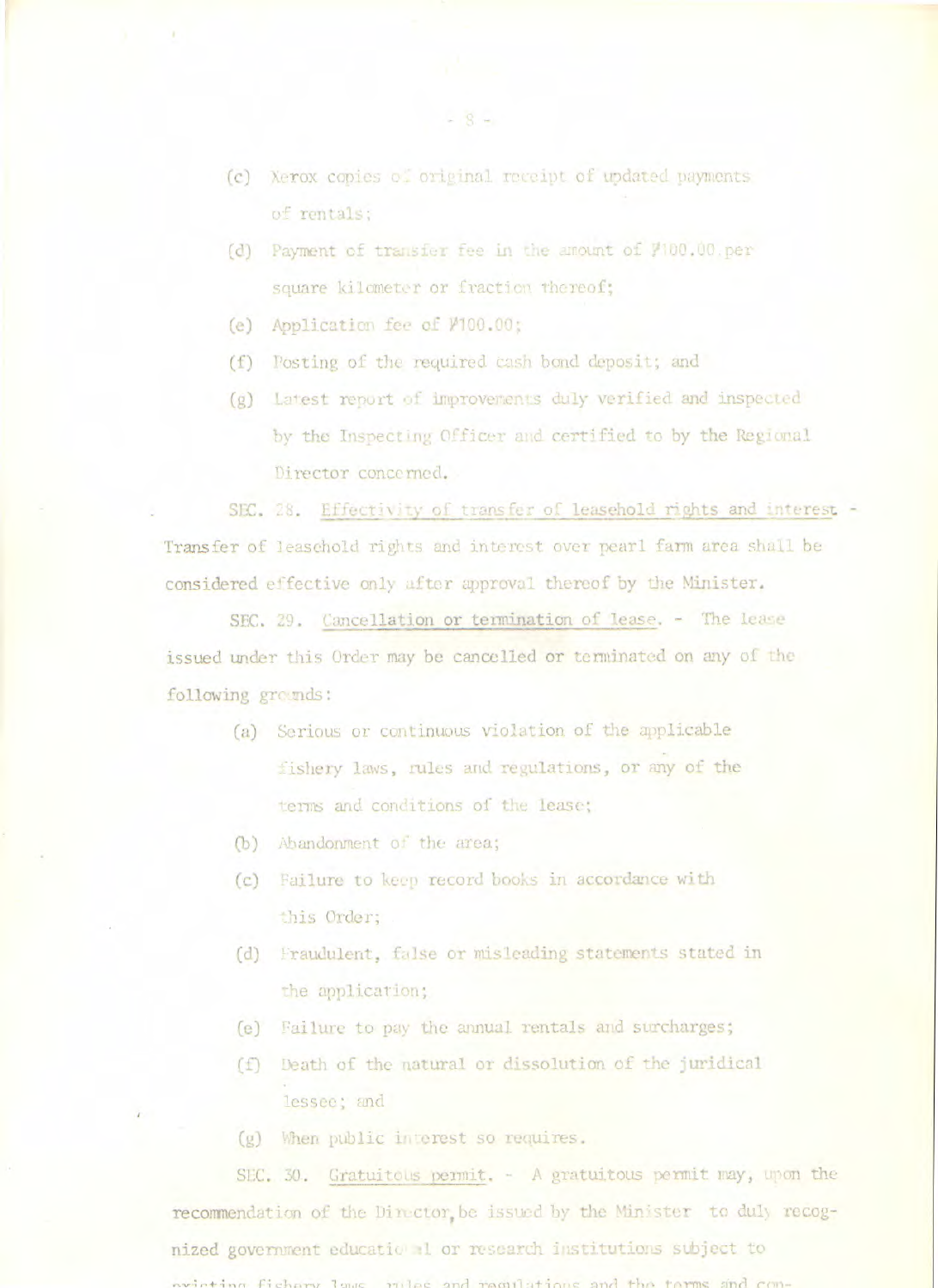ditions that may be imposed.

SEC. 31. Death of natural or dissolution of the juridical lessee. The lease issued under this Order shall terminate upon the death of the natural or dissolution of the juridical lessee; Provided, However, that upon the death of the natural or dissolution of the juridical lessee, a new lease may be issued in favor of his qualified surviving legal heirs or its successor-ininterest who shall file an application together with the required documents within ninety (90) days from the death or dissolution of such lessee.

SEC. 32. Effect of the termination of the lease. - Upon the cancellation or termination of the lease for causes mentioned under Section 29 of this Order and failure on the part of the surviving legal heirs or successors-in-interest to exercise the rights provided for in the preceding Section, any person occupying the pearl farm area shall upon order of the Director immediately vacate and turn over to the Bureau the area subject of the lease.

SEC. 33. Disposition of pearl farm lot and forfeited improvements. -Where the lease had been cancelled or terminated and the leasehold rights therein have not been assigned to any financing institution, the existing improvements on the pearl farm area subject of said lease shall be considered automatically forfeited in favor of the government for further disposition by the Bureau pursuant to the applicable laws, rules and regulation on the matter; Provided, That in case the leasehold rights over the pearl farm area have been assigned to any financing institution, the existing improvements thereon shall be disposed by the Bureau in consultation with the said financing institution.

SEC. 34. Penal Clause: - Violation of any provision of this Order shall subject the offender to a fine of from five hundred pesos (P500.00) to five thousand pesos (\$5,000.00) or imprisonment from six (6) months to four (4) years or both such fine and imprisonment in the discretion of the Court: Provided, That the Director is hereby empowered to impose an administrative fine of not more than five thousand (#5,000.00) including the confiscation of the pearling boat, other pearling paraphermalia and improvements thereon in favor of the covernment

 $-9 -$